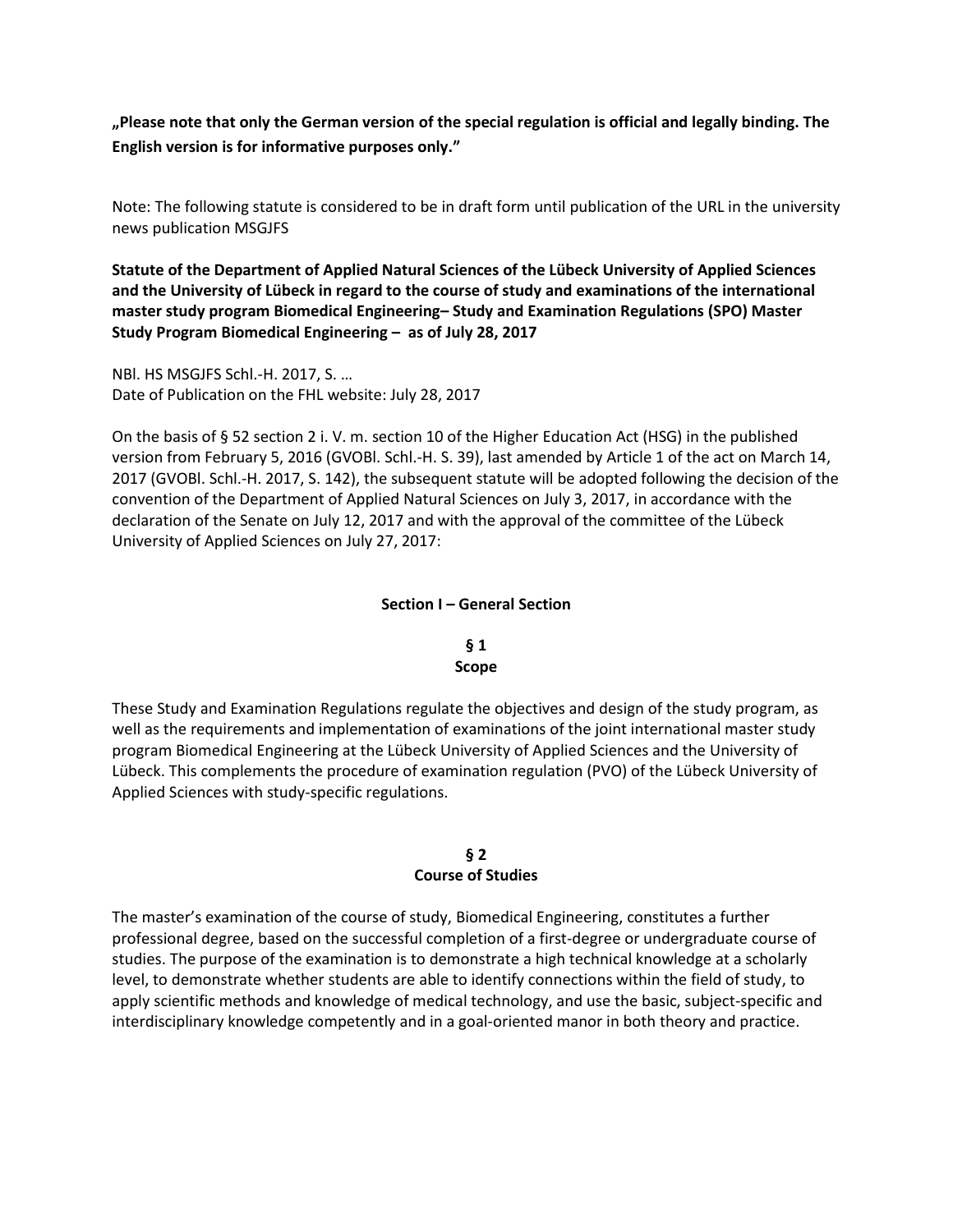#### **§ 3 Degree Designation**

Upon the successful completion of the master degree program, the academic degree "Master of Science" (M.Sc), as a secondary professional degree, is jointly awarded by the Lübeck University of Applied Sciences and the University of Lübeck.

## **Section II– Organization of the Examination System**

#### **§ 4 Examination Committee**

(1) For the organization of the examinations and the assignments assigned through this examination regulation, an Examination Committee shall be established, composed as follows:

- 1. Four members from the group of professors
- 2. Two members from the group of academic or non-academic staff
- 3. One member from the group of students.

The members of the Examination Committee as well as their representatives are elected jointly by the committee of the course of study. The term of office of the university professor as well as the academic or non-academic staff member is two years. The student remains in office for one year. Re-election is permitted. If no member of the academic or student groups is elected, the position remains unoccupied. If necessary, the committee of the course of study may replace a member for the rest of the term with a new member.

(2) The members of the Examination Committee elect from among their members a Chairperson as well as a proxy from the group of professors.

(3) The Examination Committee shall be deemed to be valid, if at least two other professors and two other voting members are present in addition to the Chairperson or their proxy. The committee shall act through a simple majority of votes cast. Abstention from voting or invalid votes shall be considered as non-votes (§15 HSG). In the event of a tie, the proposal is deemed to be rejected.

(4) The meetings of the Examination Committee are not public.

(5) The members of the Examination Committee are subject to confidentiality. Provided that they are not members of public service for the Lübeck University of Applied Sciences or the University of Lübeck, they are bound to confidentiality by the Chairperson.

(6) The members of the Examination Committee have the right to attend examinations.

(7) In particular, the Examination Committee shall ensure compliance with the procedure of examination regulation. It shall ensure the proper execution of exams. It shall make decisions on the final passing or non-passing Bachelor's or Master's examination. It shall make decisions on the objection to an examination outcome. It shall provide proposals for reform of the procedure of examination regulation as well as the study specific examination regulations.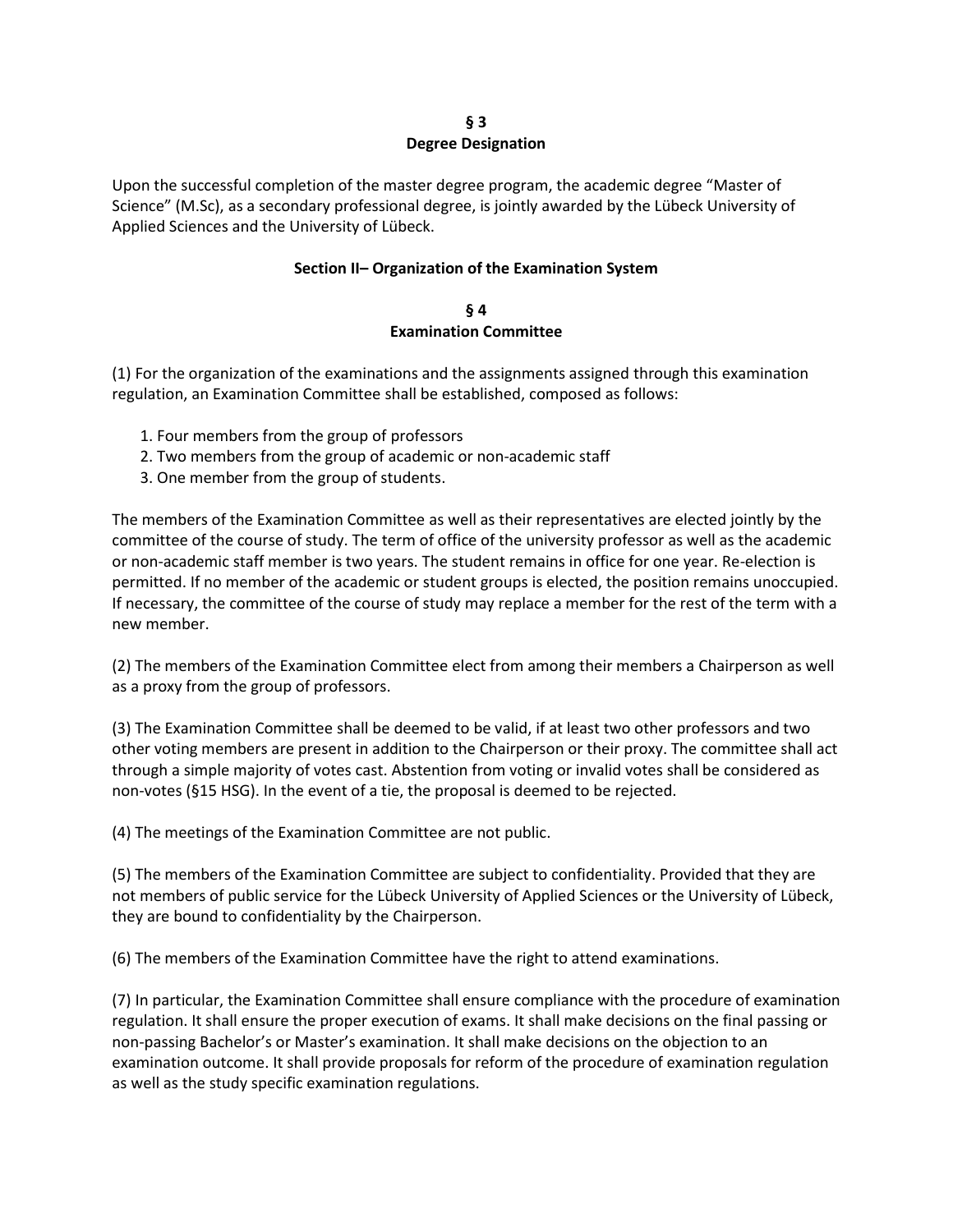(8) The day-to-day activities of the committee will be exercised by the Chairperson of the Examination Committee. The Examination Committee shall ensure compliance with the provisions of the examination regulation. It shall report regularly to the joint committee on developments of the examinations and periods of study, including the actual working time of the master thesis as well as the allocation of the subject-specific and overall scores. The Examination Committee shall provide proposals for the reform of the study plan and the examination regulations.

**§ 5** 

## **Appointment and Designation of the Examiners and Assessors**

(1) The respective Examination Committee shall appoint the examiners. It may delegate this appointment to the Chairperson.

(2) Only university lecturers and full-time staff or those who hold regular lectures at the Lübeck University of Applied Sciences or University of Lübeck may be appointed as examiners. Provided valid reasons, the Examination Committee may also appoint other persons as examiners, provided that for master courses they hold at least a Master's degree or equivalent qualification in the relevant or related field or subject area.

(3) Only persons who have passed the final examination in the respective course of study or a comparable examination may be appointed as expert assessors. Expert assessors oversee the proper conduct of the examination and have no decision-making authority.

(4) Persons for which there is a justified basis for impartiality in evaluation may not be appointed as examiners. The candidate for examiner must inform the Examination Committee responsible for appointing examiners immediately of any grounds for bias known to them.

(5) § 4 section 6 applies accordingly to the examiners or assessors.

## **Section III – Objectives and Structure of Studies**

## **§ 6 Qualification Objectives, Content and Occupational Fields of Activity**

(1) The graduates know the fundamental technical methods und approaches of medical technology and are able to apply them with certainty. They are familiar with the core competences of medical technology, such as the essential devices for diagnostics or therapy, the specifics of the development of these devices and the interaction of these devices with humans, but are also familiar with the fundamentals of the regulatory aspects of medical products.

(2) The graduates are able to analyze fundamental problems in the field of medical technology and solve them in a goal-oriented manner, as well as structure the technical contents and present them verbally and in writing in an appropriate form. They possess the ability to think and act scientifically, to make critical judgments, to conduct themselves responsibly, as well as to communicate and cooperate. They possess a high intercultural competence.

(3) The graduates have acquired basic knowledge and skills in the field of medical technology. Important technical contents are the analysis of problems and the implementation of the solution strategies which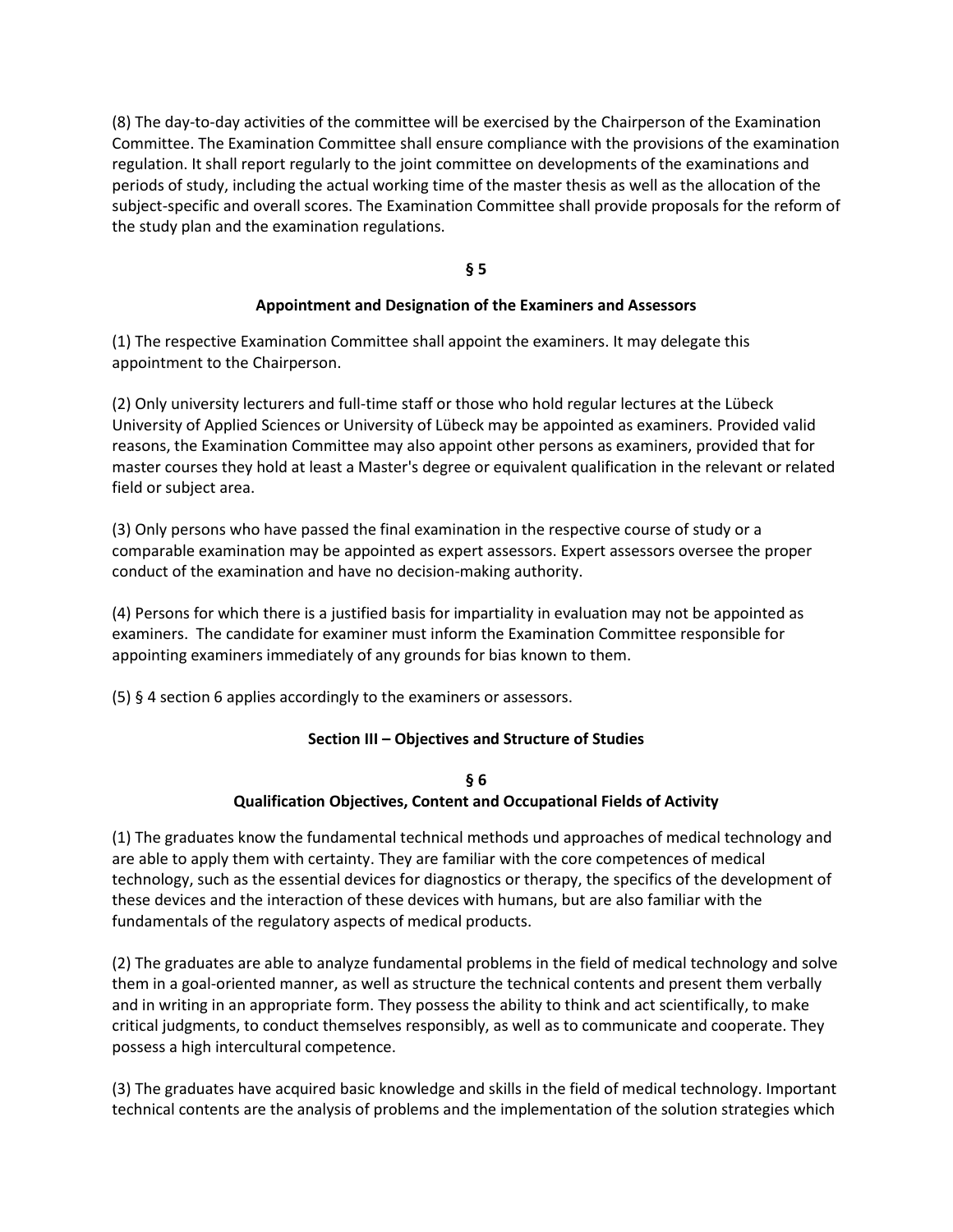are of great importance for professional activities in an increasingly technologically-oriented medical society. The self-organization of teams is learned through projects while presentation skills are practiced and reinforced through seminars as well as the Student Conference.

(4) The job description of a medical engineer is very broad with regard to the sector, size of the company and the specific field of work. However, the majority is active in the development of medical products, whereby working independently, with abstract thinking and creativity, as well as the ability to work in teams and good communication skills make up important prerequisites. The Biomedical Engineering Master's Program supports these skills through projects and therefore prepares the graduates for the aforementioned tasks. Furthermore, the graduates are qualified to pursue a further doctoral project.

### **§ 7 Admission Requirements**

(1) Admission requirements for this master's program are as follows:

## **1. Degree:**

a) A primary university degree qualifying one for professional employment with at least 180 ECTS credit points (LP) in the subject area of electrical engineering, computer science, mechanical engineering, mechatronics, medical engineering, physical engineering, process engineering or material engineering and an overall grade of at least 2,5

b) or a primary university degree qualifying for professional employment from a "Universität", "Hochschule", "Fachhochschule" or equivalent institute of higher education within the scope of the Higher Education Framework Act in the subject area of electrical engineering, computer science, mechanical engineering, mechatronics, medical engineering, physical engineering, process engineering, material engineering or a comparable study program and an overall grade of at least 2,5. Bachelor's study programs must be accredited.

c) The decision for admission of graduates of study programs other than the aforementioned subject areas in engineering sciences will be decided upon application.

# **2. Language**

Good English language proficiency must already exist, in order to be able to follow the lectures held in the English language. The following serves as proof:

a) Proof of good English language proficiency up to a B2 level according to the Common European Framework:

## aa) TOEFL-Test

- bb) or a comparable internationally recognized English test, which provides proof of the corresponding language level,
- b) or proof through the fulfillment of at least one of the following criteria:
- aa) English was the official language of the school education,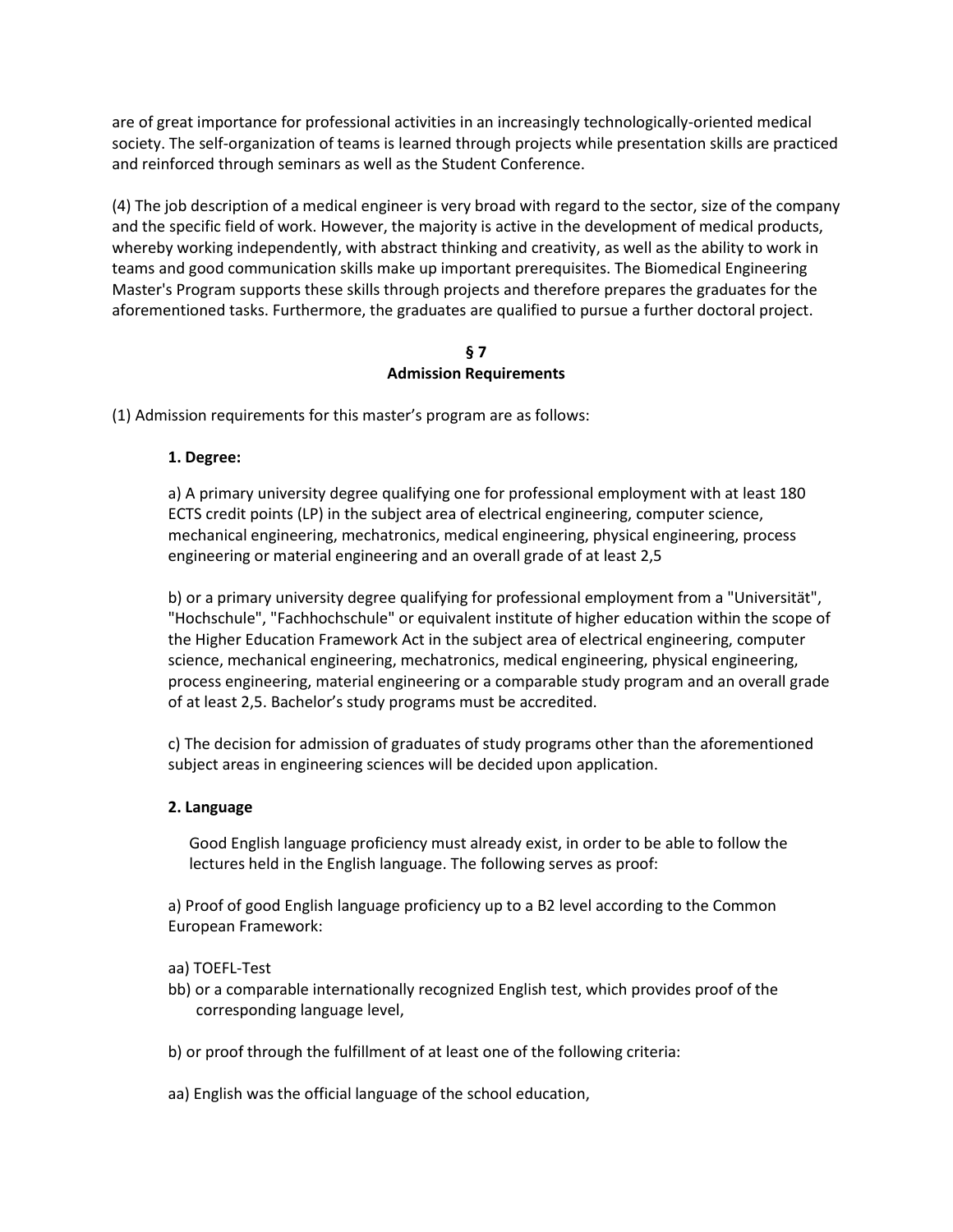- bb) at least six months of study or work in an English speaking country,
- cc) English was the official language of the course of studies which qualifies the applicant for the Biomedical Engineering Master's degree program.

In the case of doubt, the Examination Committee shall decide on the proof of language qualification.

(2) Admission to the study program is decided on the basis of the overall grade, the proof of English language proficiency, the duration and contents of the first degree program as well as the citizenship of the applicants through an internal university selection procedure, which is jointly agreed upon by the Study Committee.

(3) Admission is to be denied if the applicant did not successfully pass the master examination of the Biomedical Engineering study program or a related study program at a university within the scope of the Higher Education Framework Act or if they are part of an examination procedure of this study program at another university.

(4) Students cannot be simultaneously enrolled in the Bachelor's study program "Biomedizintechnik" of the Lübeck University of Applied Sciences or "Medizinische Ingenieurwissenschaft" of the University of Lübeck and the joint Master's study program "Biomedical Engineering" of the Lübeck University of Applied Sciences and the University of Lübeck.

## **§ 8**

## **Study Objectives, Commencement of Studies, Regular Study Period, Scope, Structure, and Content**

(1) Application-oriented teaching is intended to provide a foundation based on scientific education which enables independence within the profession. Through the course of studies, students should acquire the ability to think and behave on a scientific basis. They should be familiar with, be able to independently apply and further develop the appropriate methods and expertise of medical technology throughout the entire product lifecycle of a medical device.

(2) The course of studies commences in the Winter Semester.

(3) The regular study period comprises four semesters.

(4) The scope of the study program comprises 120 ECTS credit points (LP).

(5) Students, with a primary university degree qualifying for professional employment in the areas of electrical engineering, information technology, mechanical engineering, physics, process engineering, material science or an equivalent, complete 48 weekly hours per semester (SWS) with their studies (Group I).

(6) Students, with a primary university degree qualifying for professional employment in the areas of biomedical engineering, medical technology, or an equivalent, complete 50 weekly hours per semester (SWS) with their studies (Group II).

(7) The course of studies is divided into: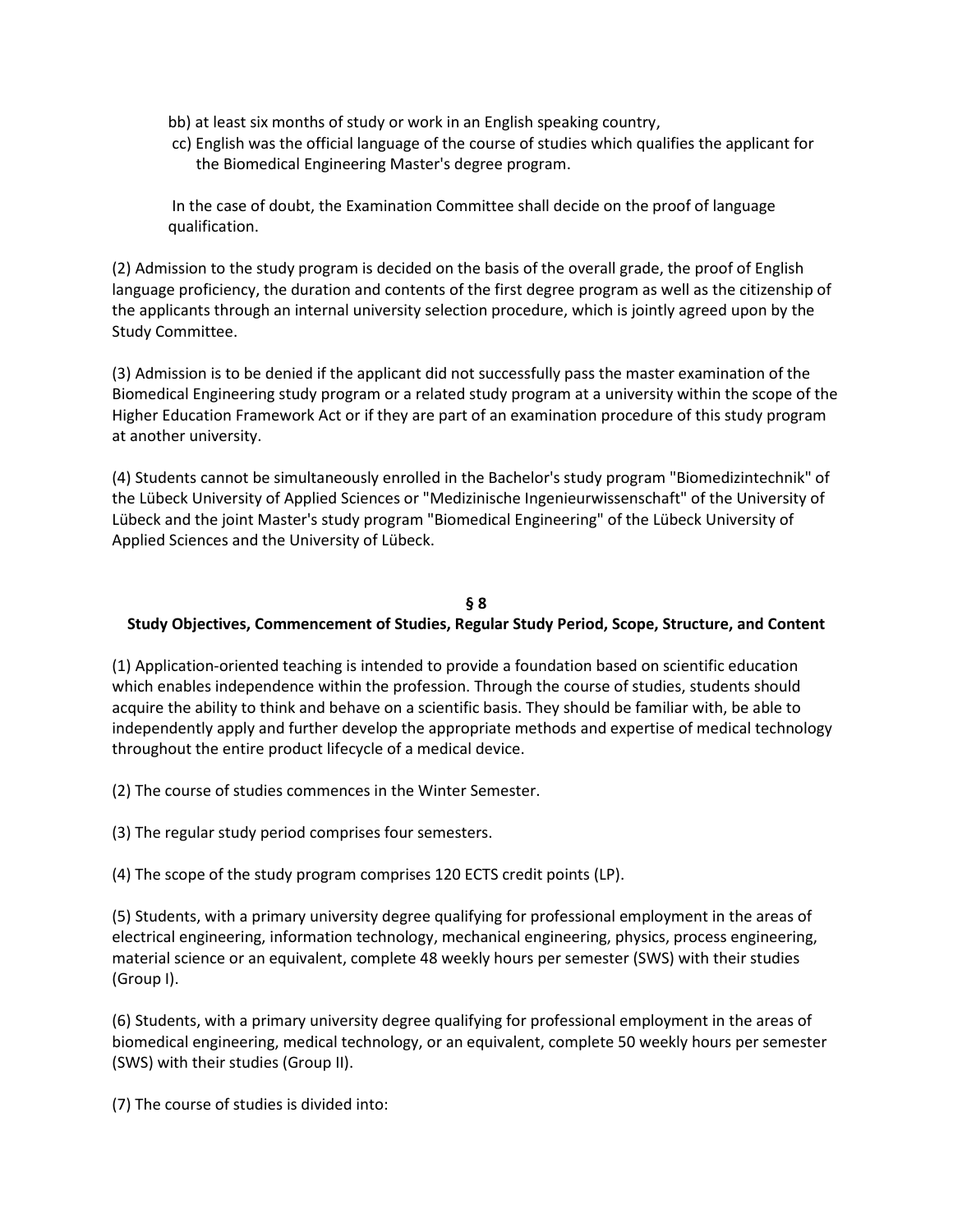|                                    | Semester | Weekly hours/ semester (SWS) | <b>ECTS Credit Points</b> |
|------------------------------------|----------|------------------------------|---------------------------|
| <b>Compulsory Modules</b>          | $1 - 2$  | 38/40                        | 50                        |
| <b>Compulsory Elective Modules</b> |          | 8                            | 10                        |
| <b>Elective Modules</b>            |          |                              |                           |
| Research Internship                |          |                              | 20                        |
| <b>Student Conference</b>          |          |                              |                           |
| <b>Master Thesis</b>               | 4        |                              | 30                        |
| Master Colloquium                  | 4        |                              |                           |
| Total:                             |          |                              | 120                       |

(8) The course of studies includes the specified modules in Appendix 1, for which the students must verify the examination and study performances, for the successful graduation from the degree program.

(9) The selected compulsory elective modules must comprise 8 hours per week (SWS). The selection catalog is listed in Appendix 1.

(10) The elective module can be selected freely from the courses offered by the Lübeck University of Applied Sciences, the University of Lübeck or another University comprising 2 hours per week (SWS) or 3 LP. No module may be assigned twice. No module may be assigned that is identical in content to a module from another course of studies. The selected modules must be modules from a master's study program.

#### **§ 9 Courses**

(1) The achievement of the respective learning outcomes is supported through different forms of teaching and learning. In particular, the Lübeck University of Applied Sciences will offer the following types of courses:

| Type of Course                | <b>Content of Course</b>                             |  |
|-------------------------------|------------------------------------------------------|--|
| Lectures (V)                  | Teaching of course material                          |  |
| Exercises (Ü)                 | Processing and deepening of the course material      |  |
|                               | with the chance for discussion.                      |  |
| <b>Practical Courses (Pr)</b> | Small-group practical (Laboratory) activities within |  |
|                               | the university                                       |  |
| Projects (Pj)                 | Working on project tasks                             |  |
| Seminars (S)                  | Working on selected subjects                         |  |
| Excursions (E)                | Study excursions as an introduction into the         |  |
|                               | professional world, with presentations by the        |  |
|                               | participants and discussion where necessary.         |  |

(2) The subject matter and the applicable type of course, as well as the duration, scope, number and time are provided in Appendix 1 of these Study and Examination Regulations.

(3) The Dean's office may authorize the courses to be held in total or in part as online courses.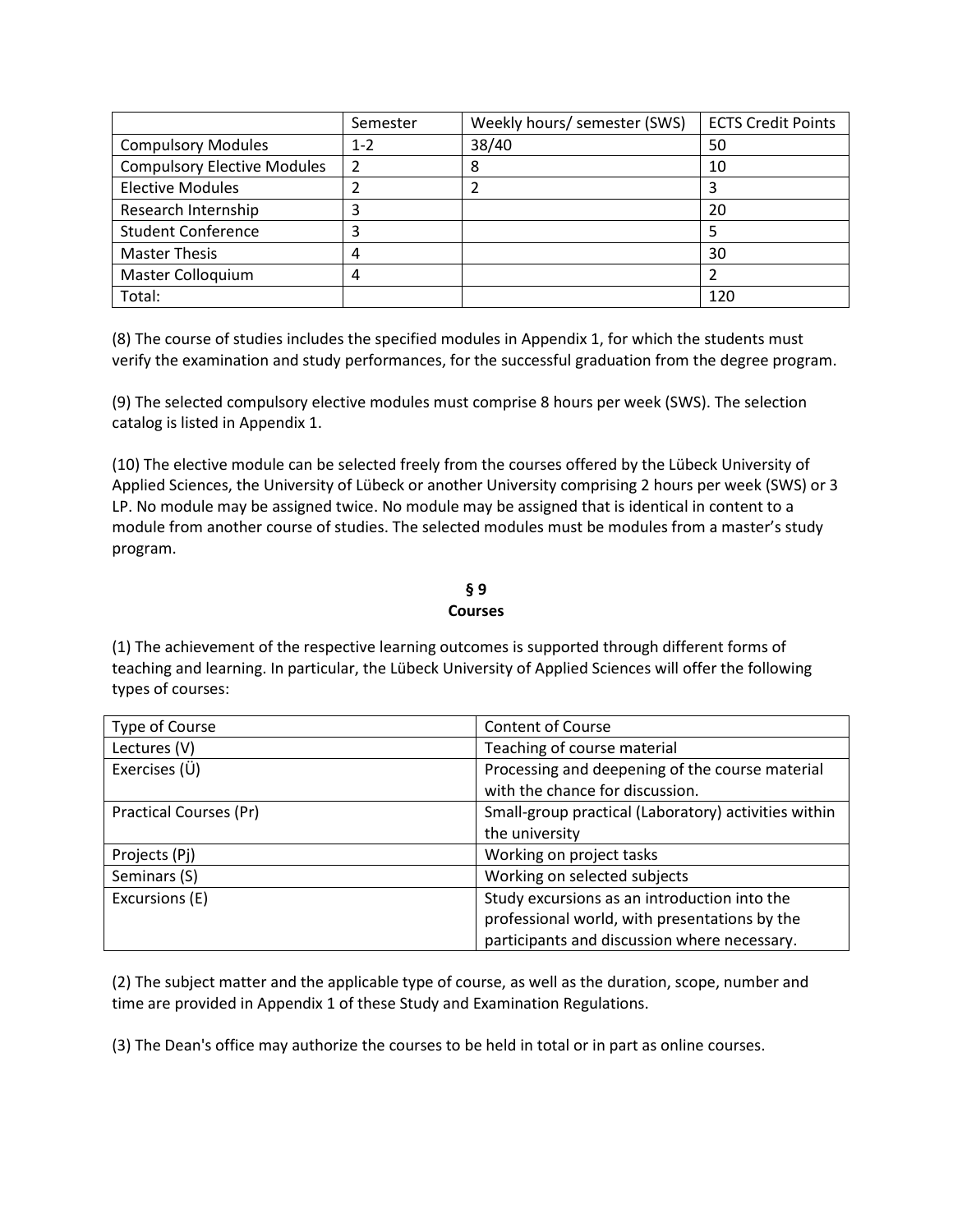### **§ 10 Restriction to Participation**

(1) If the number of students exceeds the course capacity, the department may restrict the number of participants if:

1. The number of applicants exceeds the capacity of a course,

2. despite an exhaustive use of the instructional capabilities necessary for the proper implementation of the course, and

3. the students are permitted to participate in a corresponding course in the same semester or in the case of compelling reasons, in the following semester.

(2) When restricting the number of participants, the following measures are taken into account:

1. The number of participants in a course may only be restricted if and insofar as it is absolutely necessary with regard to the instructional capabilities of an organized teaching and learning environment (on the basis of capacity).

2. Courses in terms of sentence 1 are such courses which are obligatory in the Study and Examination Regulations of the course of studies.

3. The determination of the maximum number of participants for the respective course is carried out by the department.

4. The determination of a maximum number of participants is university-wide and is announced appropriately.

(3) Provided that no sufficient course offerings can be made available through parallel courses, admission into the participant-limited courses takes place in the following order:

1. Students who are involuntarily behind in their studies (e.g. due to non-admission in the previous semester, illness, pregnancy), are given priority in the admission to a participant-limited course.

2. Further selection is made according to necessity of the course for the further progression of the student's course of study.

3. Secondarily permitted students are those which were previously admitted to the course at an earlier date, however did not attend the course in its entirety, including all performance reviews, without sufficient excuse.

(4) In the case of applicants with equal rank, the outcome will be decided by means of a draw.

(5) Admission into compulsory courses can only be made dependent on prior knowledge from previous courses, if the Study and Examination Regulations provide for this.

(6) The following are not permissible as selection criteria for restriction to participation: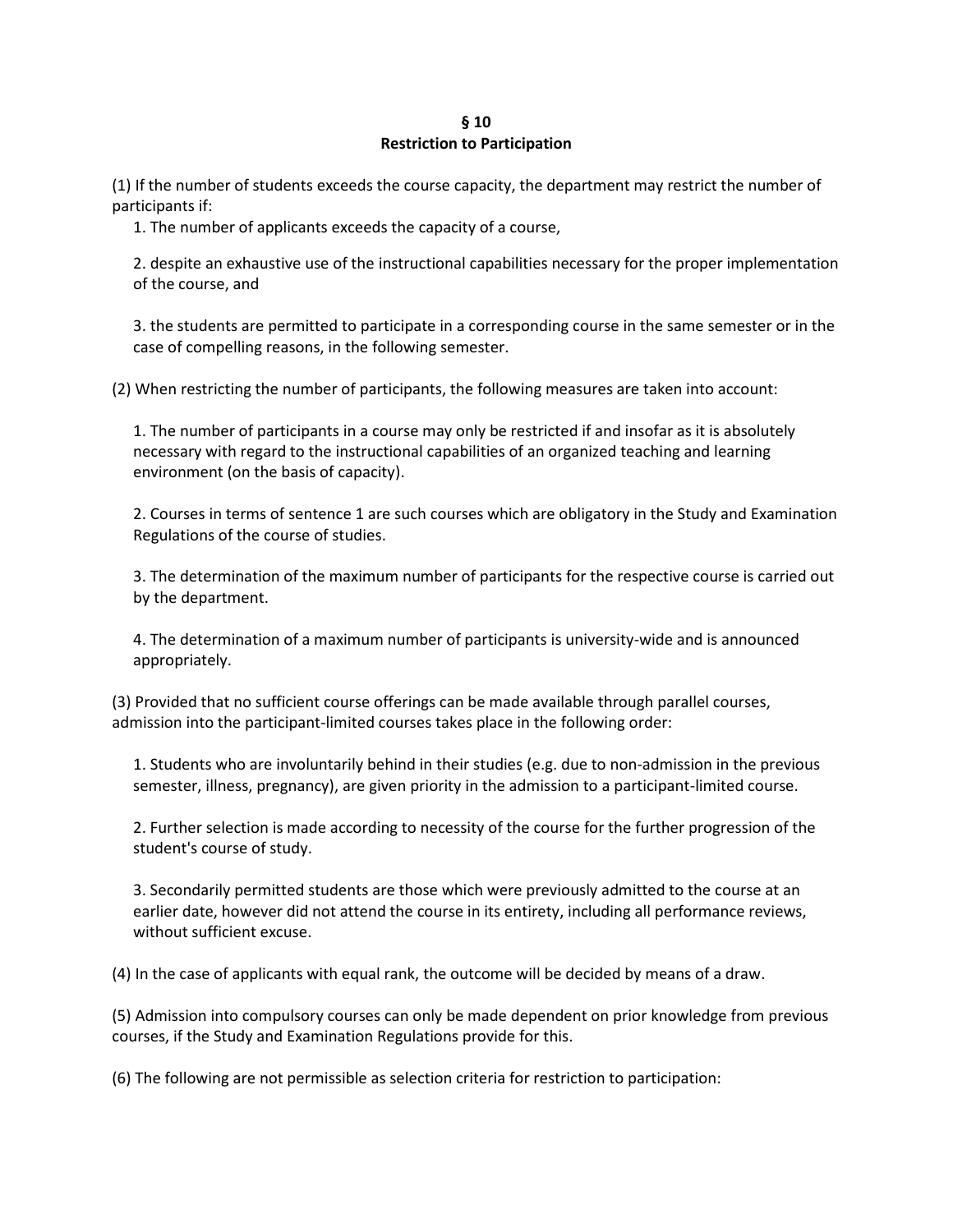1. The selection of students according to the grade of specific previous achievements.

2. The implementation of entrance examinations for courses. This shall not include the provision of necessary achievements, which are produced in Appendix 1.

## **§ 11 Compulsory Attendance**

(1) Compulsory student attendance shall not be regulated as a prerequisite for participation in study and examination performances, unless the course is an excursion, language course, practical course, practical exercise or comparable course.

(2) If compulsory attendance is a prerequisite for participation in study and examination performances of courses, it is shown in Appendix 1.

(3) The details of the final thesis and final colloquium are regulated by the directive determined by the department.

# **Section IV – Study and Examination Performances, Examination Methods**

## **§ 12 Study Performances**

(1) Study performances are usually evaluated as "pass" or "fail" but may also be graded.

(2) Study performances are given during the semester and may consist of several partial study performances and are not included in the calculation of module grades.

(3) Study performances may be repeated indefinitely.

#### **§ 13 Examination Performances**

(1) Examination performances are possible as either an end-of-module examination or partial-module examination.

(2) End-of-module examinations evaluate all components of a module through a test. The assigned grade is the module grade.

(3) Partial-module examinations evaluate one or more components of a module. After completion of all partial-module examinations, the assigned module grade is determined from the defined weighting of the partial-module grades.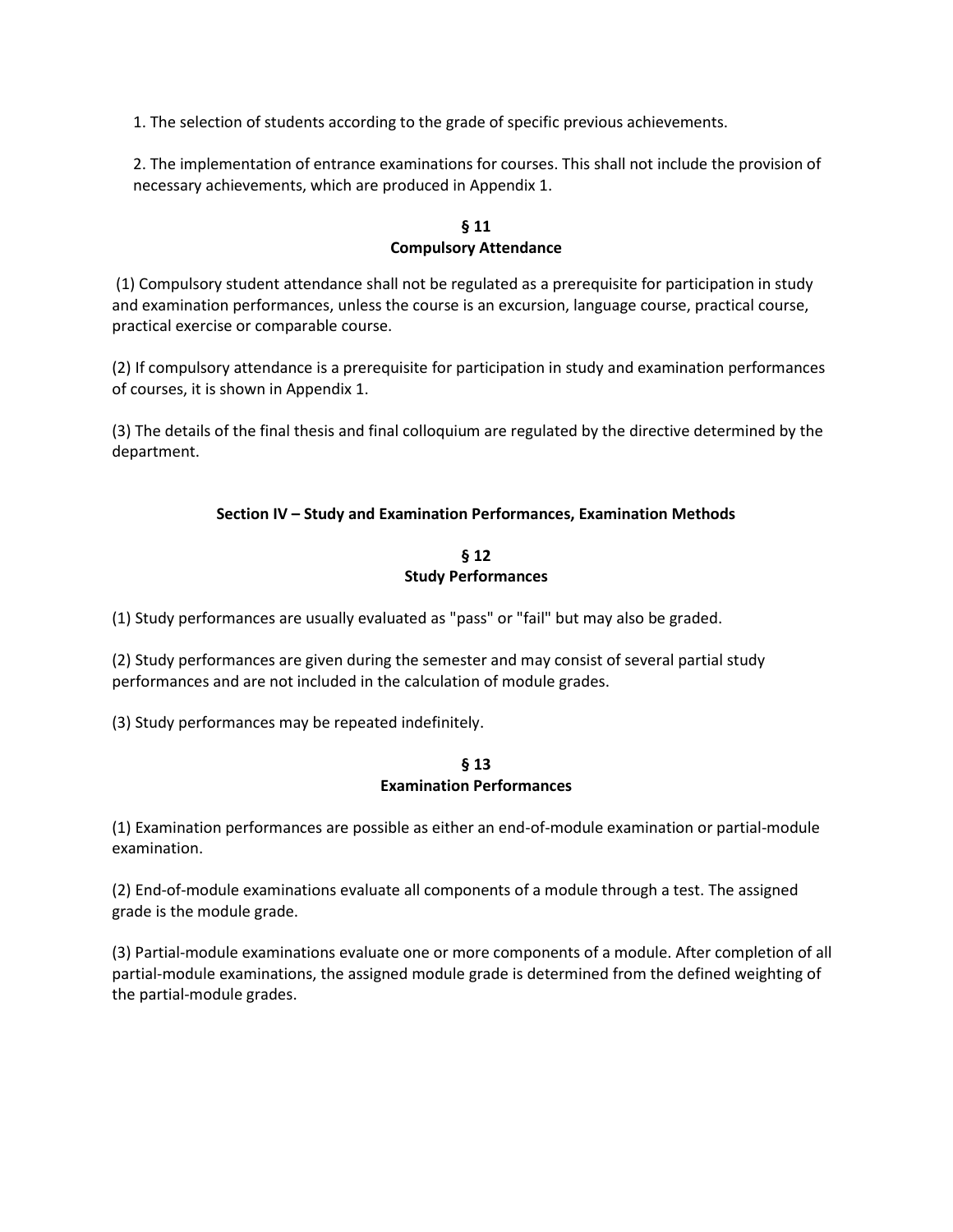## **§ 14 Thesis**

(1) Admission to the thesis is decided by the Chairperson of the Examination Committee. He or she may make the admission subject to the provision that the student provides individual proofs of the technical admission requirements no later than one week prior to the start of the thesis.

(2) The thesis may be supervised by any professor, university lecturer or private lecturer with a permanent employment contract with the Lübeck University of Applied Sciences or the University of Lübeck, who is working in research and teaching of medical technology. The student is given the opportunity to make proposals for the thesis topic. The date of issuance of the thesis must be recorded. (3) If the thesis is conducted outside of the Lübeck University of Applied Sciences or the University of Lübeck, it requires the approval of the Chairperson of the Examination Committee. This is to be submitted in the form of an approximately one-page task description, which is agreed upon by the thesis supervisor.

## **Section V – Requirements and Implementation of Examinations**

**§ 11 Thesis und Final Colloquium**

(1) The master thesis is usually completed in the fourth study semester. It has a scope of 30 LP with a working period of 6 months

(2) The final colloquium is conducted as an oral examination and has a scope of 2 LP. The duration is at least 30 minutes and at most 60 minutes. Therefore the presentation of the thesis should not exceed 15 minutes.

## **§ 12 Prerequisites and Admission**

(1) Study performances are authorized for:

- 1. one who is enrolled in the master's program Biomedical Engineering
- 2. and has fulfilled the accompanying study and examination performances.

(2) Examination performances are authorized for:

- 1. one who is enrolled in the master's program Biomedical Engineering
- 2. and has fulfilled the accompanying study and examination performances.

(3) Admission to the study and examination performances is decided by the examiner and in the case of doubt, by the Examination Committee. The permission will be given in an appropriate manner.

(4) Permission is denied if the admission prerequisites are not fulfilled.

(5) Prerequisite for admission to the master thesis is the proof of all of the study and examination performances provided within the Module plan of these Study and Examination Regulations up to the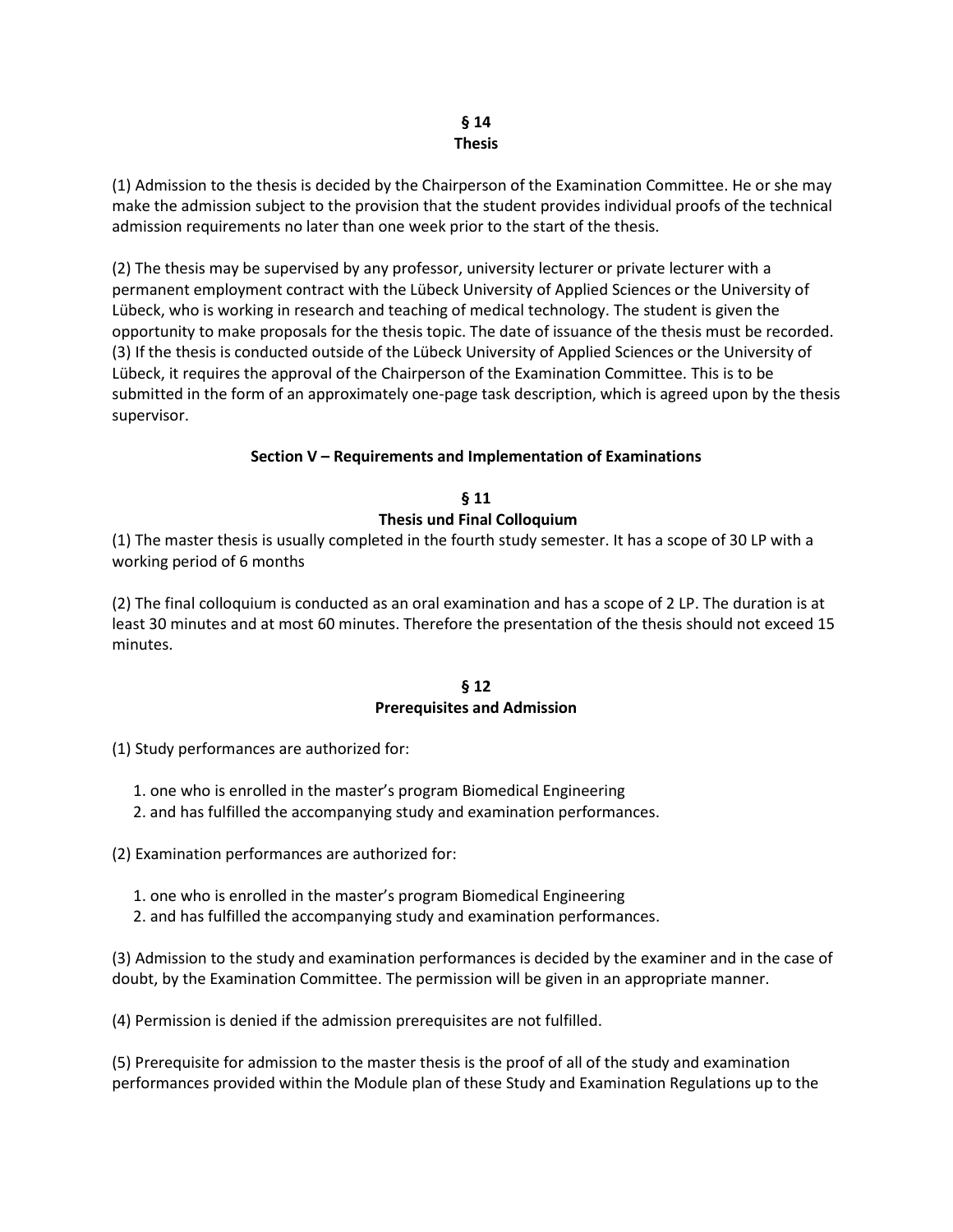end of the first semester, at least 20 LP from the second semester as well as the successfully completed research internship.

(6) Prerequisite for admission to the final oral examination (colloquium) is the proof of all of the performances provided within the Module plan of these Study and Examination Regulations and the "passed" master thesis.

## **§ 13 Registration**

(1) Students must register themselves for all study and examination performances within the time-limit and in the prescribed manner.

(2) Registration for examination performances is done electronically via the registration portal provided by the university.

(3) Registration for the end-of-semester examination performances is usually done at the end of the semester. Registration for the re-examination of these examination performances is done in the following semester during the lecture-free period.

(4) Registration for the study performances and examination performances held during the semester are in each case usually done at the beginning of a semester.

(5) Registration periods are announced in an appropriate manner by the study program coordinator.

(6) Registration for the thesis as well as the final colloquium is done exclusively through the faculty secretariat.

## **§ 14 Examination Procedure**

The examination procedure is set in place by the Examination Procedure Regulation (PVO) of the Lübeck University of Applied Sciences, unless otherwise stipulated in these Study and Examination Regulations.

# **§ 15 Language of Examination**

The examinations will usually be given in the English language. In justified exceptional cases, at the request of the student, the Chairperson of the Examination Committee may decide that the examination performances may also be given in the German language.

## **§ 16 Research Internship**

(1) Through the research internship students of the master study program Biomedical Engineering are given the opportunity to acquire practical experience in the application of research methods within prospective fields of work. It serves as proof of engineering practice in the area of medical technology.